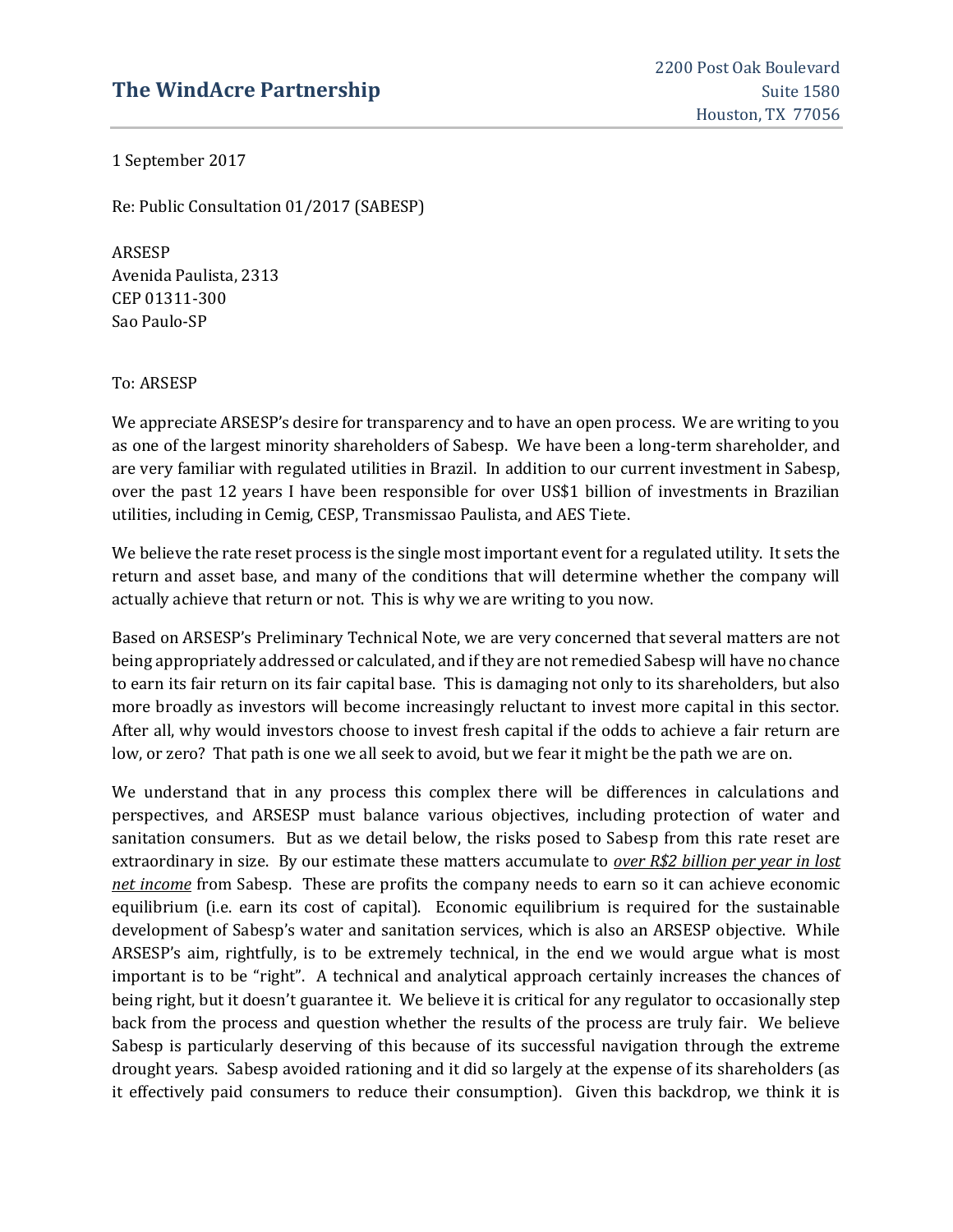reasonable that all efforts be made to treat the company fairly in this rate review, and in matters that are subjective and where there is simply no definitely right answer, Sabesp be afforded more benefit of doubt. To be clear, we are not asking for anything over and above allowing Sabesp to earn its fair return on its fair capital base. We are not seeking to be compensated for risks we as shareholders rightfully bear. But investing in a regulated utility comes with certain protections, and we are asking that those protections be wholly fulfilled.

Following are the matters we are most concerned about based on ARSESP's Preliminary Technical Note:

1. **Tariff increase**. We note ARSESP has indicated a preliminary P0 of R\$3.63 and noted this is a 4.4% tariff increase off of a base tariff of R\$3.47. However, Sabesp does not actually achieve a tariff of R\$3.47. In fact, over the past 4 quarters the average tariff has been R\$3.20, and in the most recent quarter it was even lower, R\$3.16. ARSESP has not provided the basis for its R\$3.47 figure, but if we start with the 2012 P0 and apply the tariff adjustments since 2012, we arrive to R\$3.47; we assume this was ARSESP's methodology. This methodology however does not reflect the reality of Sabesp's situation today. Because Sabesp does not charge a strict price per cubic meter and instead charges by buckets of consumption, and because consumption patterns have changed meaningfully since 2012, a large difference has emerged between the actual tariff Sabesp achieves today and the tariff it would have achieved based on the 2012 P0 and 2012 consumption pattern. It is exactly because changes like this occur and need to be reflected in the tariffs that the periodic rate review process is necessary. Quite simply, reality changes and the tariffs need to reflect that. Of course if consumption reverts back to the 2012 pattern, ARSESP can and should incorporate that in the 2021 rate reset. But given the drought conditions have passed, and the "bonus pricing" has ceased, the best assumption we can have for the consumption pattern over the next four years is the consumption pattern we see today, and that consumption pattern causes Sabesp to actually achieve an average tariff of only R\$3.20. Therefore even to achieve only the preliminary P0 of R\$3.63 that ARSESP has preliminarily noted, the tariff increase needs to be 13.4%. *The estimated damage to Sabesp from not incorporating Sabesp's actual base tariff in the tariff increase percentage is a loss of revenue of over R\$900 million per year.* 

*Putting the details of calculations aside, fundamentally Sabesp should be allowed to earn the revenue that is required to achieve its mandated return. Any discrepancies between how ARSESP and Sabesp calculate volumes or tariffs should not interfere with Sabesp's ability to achieve this required revenue. In other words, whether by one calculation Sabesp is currently charging a tariff of R\$3.47 and by another calculation it is charging a tariff of R\$3.20, does not change the fact that even per ARSESP's initial note Sabesp should generate a Direct Regulatory Revenue in 2017 of R\$13.1 billion to earn its return; thus Sabesp should be allowed to charge the tariff required to achieve this revenue based on the regulated volume scenario. We believe the most logical regulatory framework would therefore be for ARSESP to empower Sabesp to earn its allowed regulatory revenue, and charge the tariff necessary to do so based on the agreed volume scenario, and not prescribe a % tariff increase where discrepancies in the*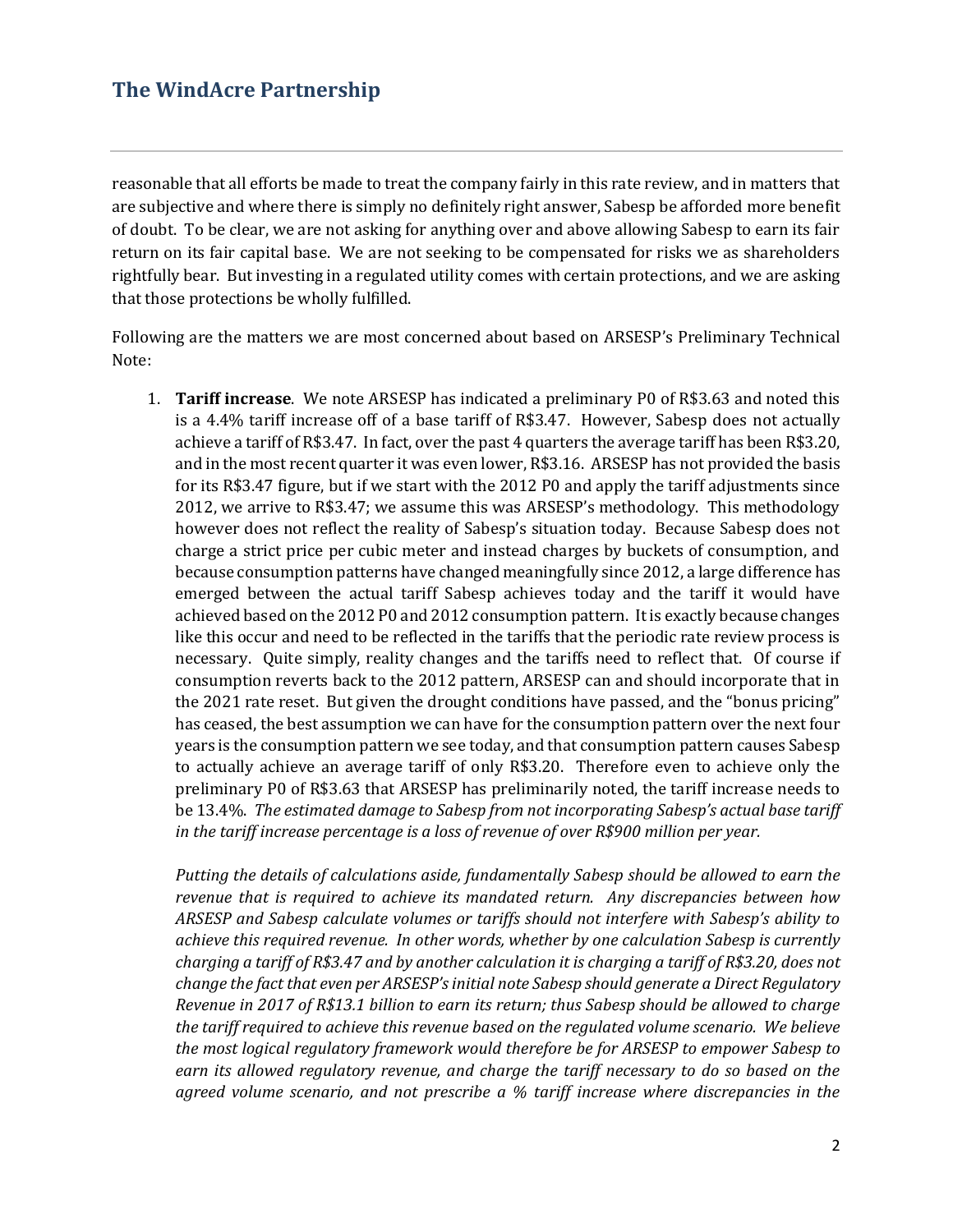*calculation of the base tariff interfere with the appropriate result. Regulated revenue is the key objective, the % increase in tariffs is only a calculation to achieve that goal, but it shouldn't supersede the goal (or in this case make the goal unachievable).* 

- 2. **R\$6bn disputed RAB from 1st rate review**. We are not in a position to discuss the technical merits of Sabesp's argument to include this in the RAB. And we do understand that ARSESP must protect consumers from paying unfairly high tariffs, as would be the case if Sabesp wasted money on assets that were not required (and thus tried to artificially inflate its RAB). From the perspective of a shareholder, we can say minority shareholders of Sabesp have no interest in Sabesp spending money just to increase its RAB. At best the regulated return would be fair and anytime a company spends money and earns just a fair return, it does not add value to the company. Add to this the risk the assets purchased will not be added to the RAB, or that the regulated WACC may be below the true cost of capital, and the economic incentive to spend capital to grow the RAB diminishes even further. We also do not see why the controlling shareholder would have an interest in Sabesp wasting its money on unneeded assets, particularly when there is so much needed investment in the sector. So we question – who is it that had the incentive to spend R\$6bn on assets that are not needed? In doing this we are asking ARSESP to question whether its criteria in allowing this disputed amount into the RAB is overly strict. If the company spent the money with the proper intention, it should be compensated. If ARSESP believes the company knowingly and willingly wasted this money, those within the company who did so (and who oversaw) should be prosecuted. But it seems an unfair balance to ask the shareholders to pay R\$6bn for assets and then not allow them to earn a return on those assets because of technical matters, which is our understanding of the issue today. This is particularly harsh treatment of minority shareholders, who have no control in this case to implement investment discipline. Again, we cannot opine on the technical details of this matter, but we ask ARSESP to consider – if the money was actually spent, and was spent on a reasonable basis and without intent to inflate the RAB in a malicious way, shouldn't those assets be compensated? The amount in dispute, brought forward to today by inflation, is around R\$8 billion; this is an enormous amount for shareholders to bear on the basis of technicalities, and in light of a regulator's duty to balance the economic needs of the business with the protection of the customers. *The estimated damage to Sabesp from not including this R\$8 billion in RAB is a loss of net income of over R\$600 million per year.*
- 3. **7.5% Sao Paulo Infrastructure Fund Fee.** Sabesp cannot achieve its required return unless this fee is passed through to consumers in some form, or Sabesp stops paying the fee. We understand there are many parties in this dispute, but as an impartial regulator we ask ARSESP to use its authority to facilitate the right economic outcome on this matter. This has already cost the Sabesp shareholders nearly R\$3 billion, and will continue to cost them c. R\$500m per year. Frankly, it makes no economic sense for Sabesp to agree or service a concession in which it has no chance to earn a fair economic return, especially when it owns the underlying assets. Yet this is the situation Sabesp faces today, and has for 6 years now. Far greater things have been accomplished in far less time than resolving this issue. *The*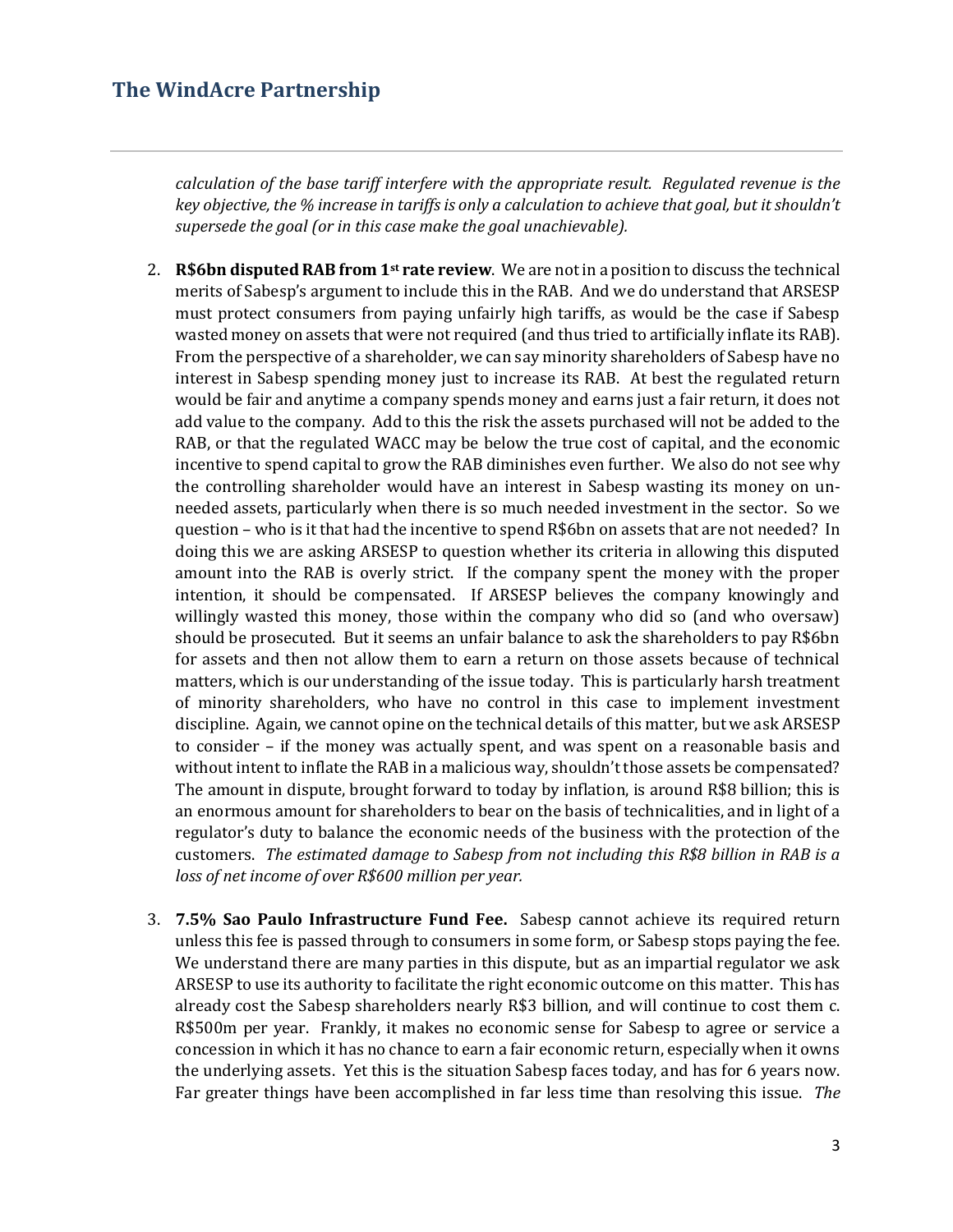*estimated damage to Sabesp from not passing this fee through to customers is a loss of net income of over R\$350 million per year.* 

- 4. **WACC.** Sabesp's nominal cost of equity simply is not 12.5%; we know of no investor who has or would invest in Sabesp to earn a 12.5% nominal return. We, for example, use a 16% equity discount rate in our valuation of Sabesp. A 12.5% equity return is insufficient versus the long-term equity return of circa 10% we believe is achievable in the U.S. (this is the actual total return the U.S. equity market has provided over multi-decade periods, mid-cycle to mid-cycle). The 2.5% premium above this 10% return does not adequately compensate for the risks of Brazil vs the U.S., and the risks inherent in owning a business that is government owned and where the regulatory process itself is a source of significant risk, as we highlight in this letter. U.S. sanitation peers, for example, do not provide services to municipalities that haven't paid them for years, they pass through all the fees and costs they should pass through, they wouldn't pay customers to reduce demand, and they aren't subject to regulatory risks on the scale we see now in Sabesp. We understand that maintaining a private sector WACC provides an incentive for Sabesp to operate like a private sector enterprise, and this incentive is valuable and needed. But this incentive also needs to be balanced with what investors will consider realistically achievable, because investors will not invest based on assumptions that are unachievable or a scenario that is unrealistic. Assuming Sabesp will operate like a private sector U.S. sanitation business throughout this next rate cycle is unrealistic (although we hope it will be true some day). Instead we would suggest observing what the market is truly communicating at its cost of equity specifically for Sabesp. Over US\$40 billion of Sabesp stock has been bought and sold since the last rate reset, at an average P/E (price-to-earnings ratio) of around 9x (excluding the drought period where the P/E was artificially inflated due to the depressed earnings). This is equivalent to an 11% earnings yield (E/P). This is effectively the *real* return equity investors were seeking, because if Sabesp were to dividend 100% of net income it would not be able to grow its RAB, so its earnings growth would come only from inflation adjustment over time. So Sabesp's observed real cost of equity seems to have been around 11% and therefore its nominal cost of equity would be around 16%, assuming 5% normalized inflation. This is also consistent with our own estimate of cost of equity, as mentioned above. While simpler than ARSESP's technical methodology, we believe this figure is a more representative estimate of Sabesp's cost of equity, and it has the advantage of being observed from Sabesp's investors directly versus via a comparison to companies that are meaningfully different from Sabesp (in country, business mix, regulation, ownership, corporate governance). Again, over US\$40bn has spoken on exactly the question ARSESP is trying to answer, and it is providing a very different answer. We believe this calls into question the assumptions in ARSESP's cost of equity calculation. *The estimated damage to Sabesp from not reflecting a 16% cost of equity is a loss of net income of over R\$500 million per year.*
- 5. **Operating costs.** It seems to us that ARSESP is using the 2016 operating expense base as appropriate for 2017 and onwards. We believe this makes sense in principal, but we are concerned that some of the cost cuts that Sabesp implemented during the drought years are